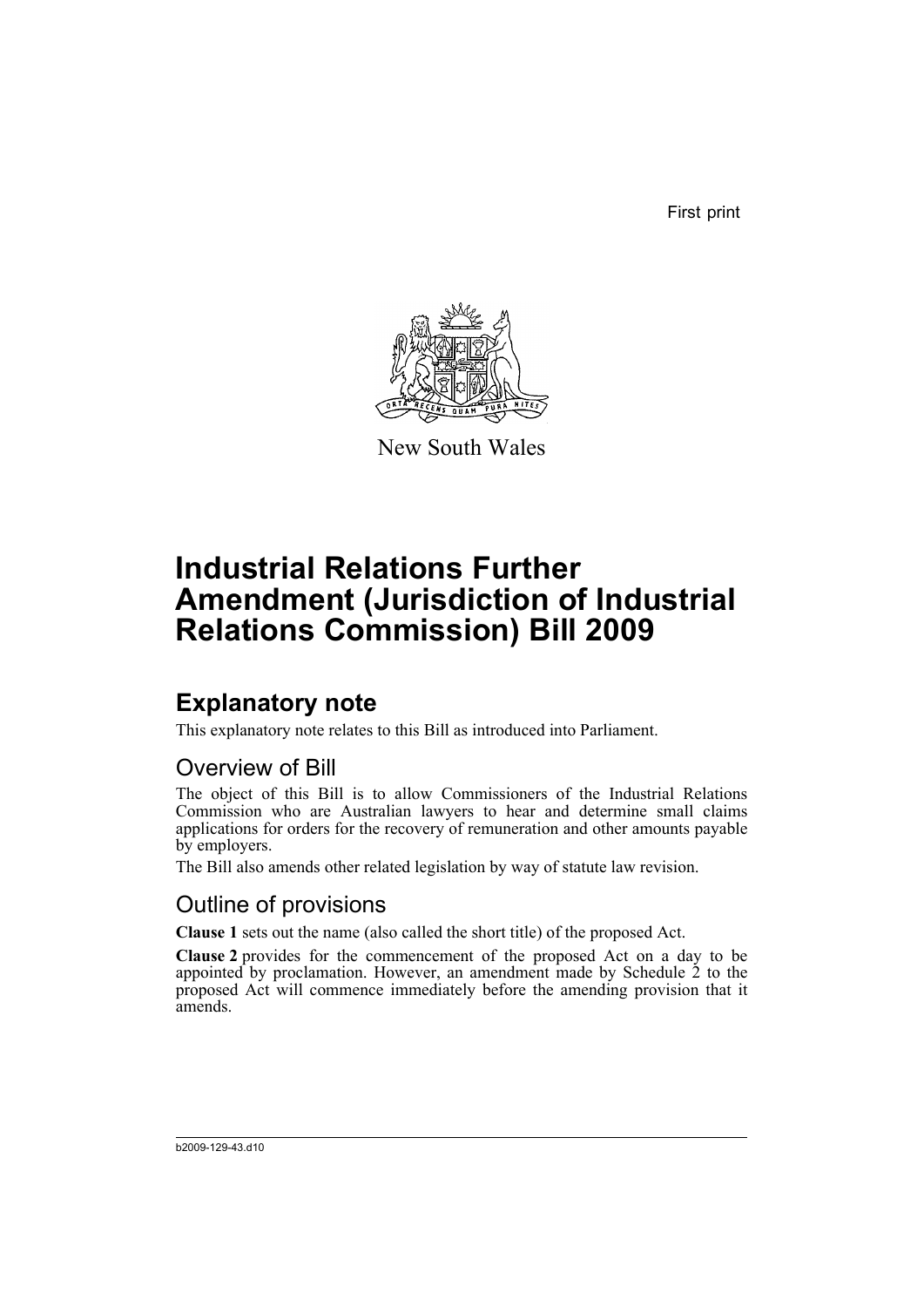Industrial Relations Further Amendment (Jurisdiction of Industrial Relations Commission) Bill 2009

Explanatory note

#### **Schedule 1 Amendment of Industrial Relations Act 1996 No 17**

The *Industrial Relations Act 1996* (*the principal Act*) confers jurisdiction on the Industrial Relations Commission in Court Session and the Local Court constituted by an Industrial Magistrate to hear and determine small claims applications for orders for the recovery of remuneration and other amounts payable by employers. (Uncommenced amendments made by another Act to the principal Act abolish the office of Industrial Magistrate and confer this jurisdiction of an Industrial Magistrate instead on the Local Court sitting at a designated place.) The maximum amount that an employer may be ordered to pay on a small claims application is currently \$20,000. The Industrial Relations Commission (if it is not constituted as the Commission in Court Session) may deal with a small claims matter only if the matter arises in the course of other proceedings before the Commission.

In amending the definition of *industrial court* in section 364 of the principal Act, **Schedule 1 [2]** will enable a Commissioner of the Industrial Relations Commission who is an Australian lawyer to hear and determine "stand alone" small claims applications (that is, without the matter having to arise in the course of other proceedings). **Schedule 1 [1]** makes a consequential amendment.

#### **Schedule 2 Amendment of Industrial Relations Amendment (Jurisdiction of Industrial Relations Commission) Act 2009 No 32**

**Schedule 2** makes various amendments to the *Industrial Relations Amendment (Jurisdiction of Industrial Relations Commission) Act 2009* by way of statute law revision (mostly to enable certain amendments made by that Act to be incorporable as intended by that Act).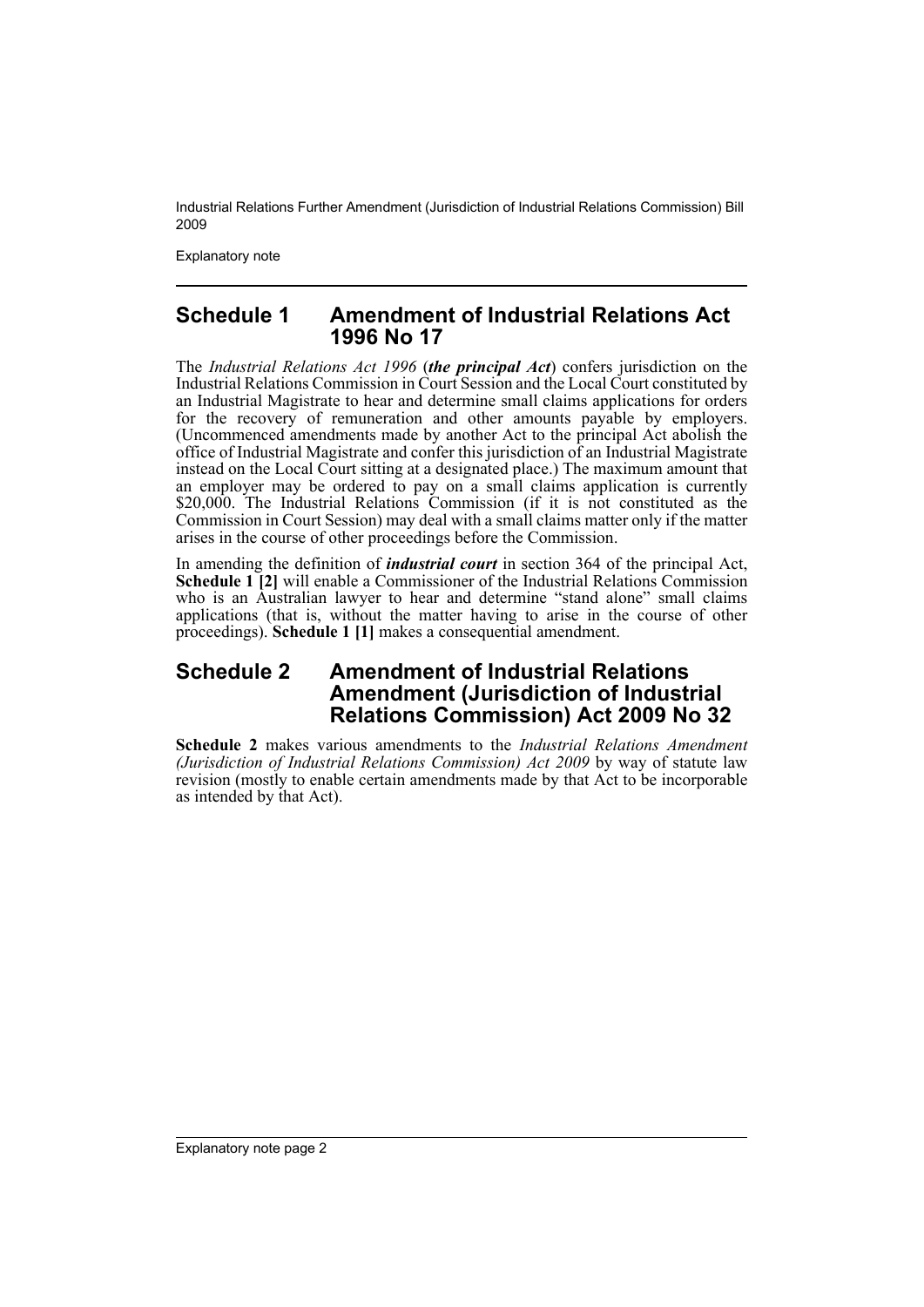First print



New South Wales

# **Industrial Relations Further Amendment (Jurisdiction of Industrial Relations Commission) Bill 2009**

## **Contents**

|            |                                                                                                      | Page |
|------------|------------------------------------------------------------------------------------------------------|------|
|            | Name of Act                                                                                          |      |
|            | Commencement                                                                                         | 2    |
|            | Schedule 1 Amendment of Industrial Relations Act 1996 No 17                                          | 3    |
| Schedule 2 | Amendment of Industrial Relations Amendment<br>(Jurisdiction of Industrial Relations Commission) Act |      |
|            | 2009 No 32                                                                                           |      |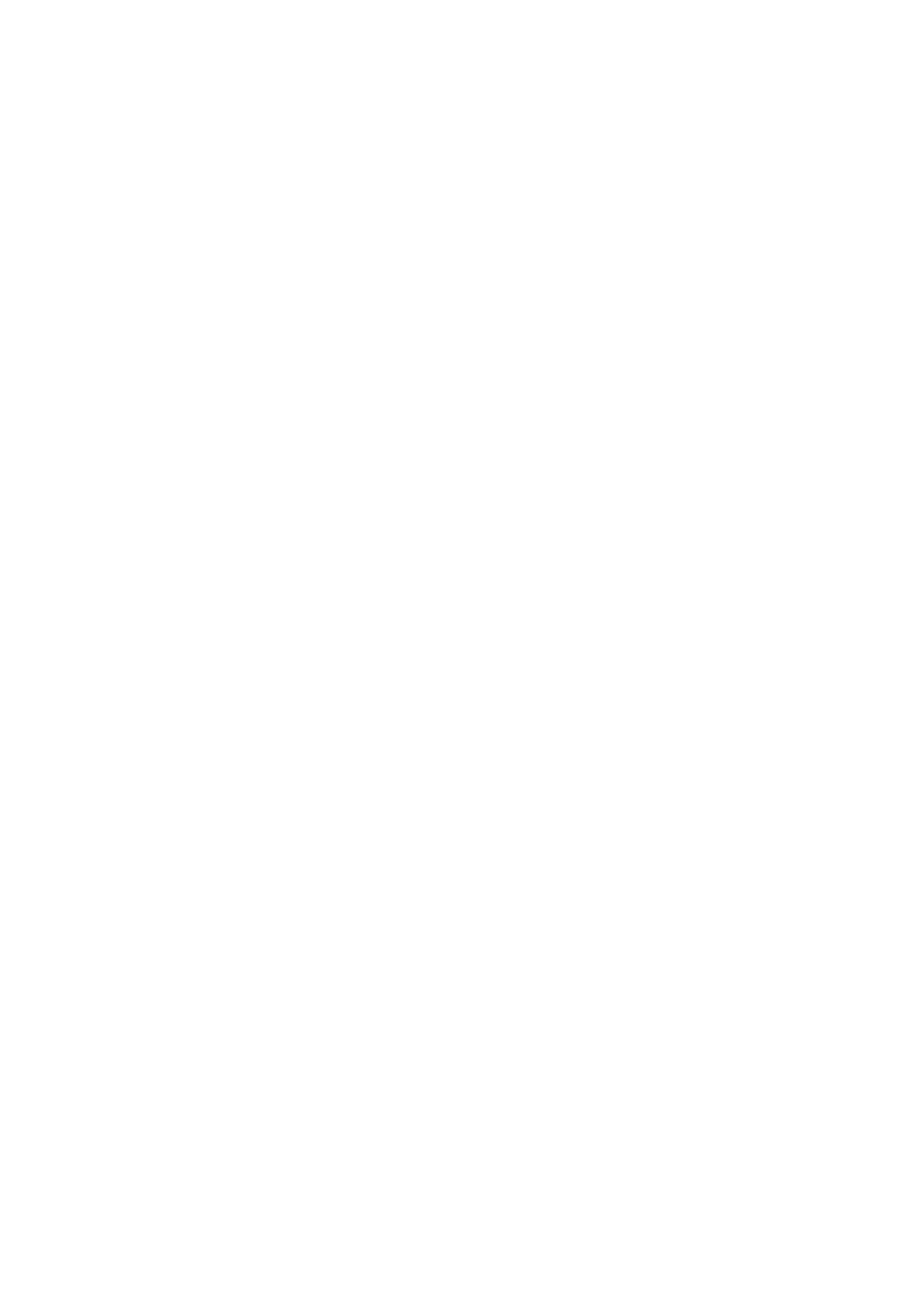

New South Wales

# **Industrial Relations Further Amendment (Jurisdiction of Industrial Relations Commission) Bill 2009**

No , 2009

#### **A Bill for**

An Act to amend the *Industrial Relations Act 1996* to make further provision with respect to the jurisdiction of the Industrial Relations Commission when constituted by Commissioners; and to amend other related legislation by way of statute law revision.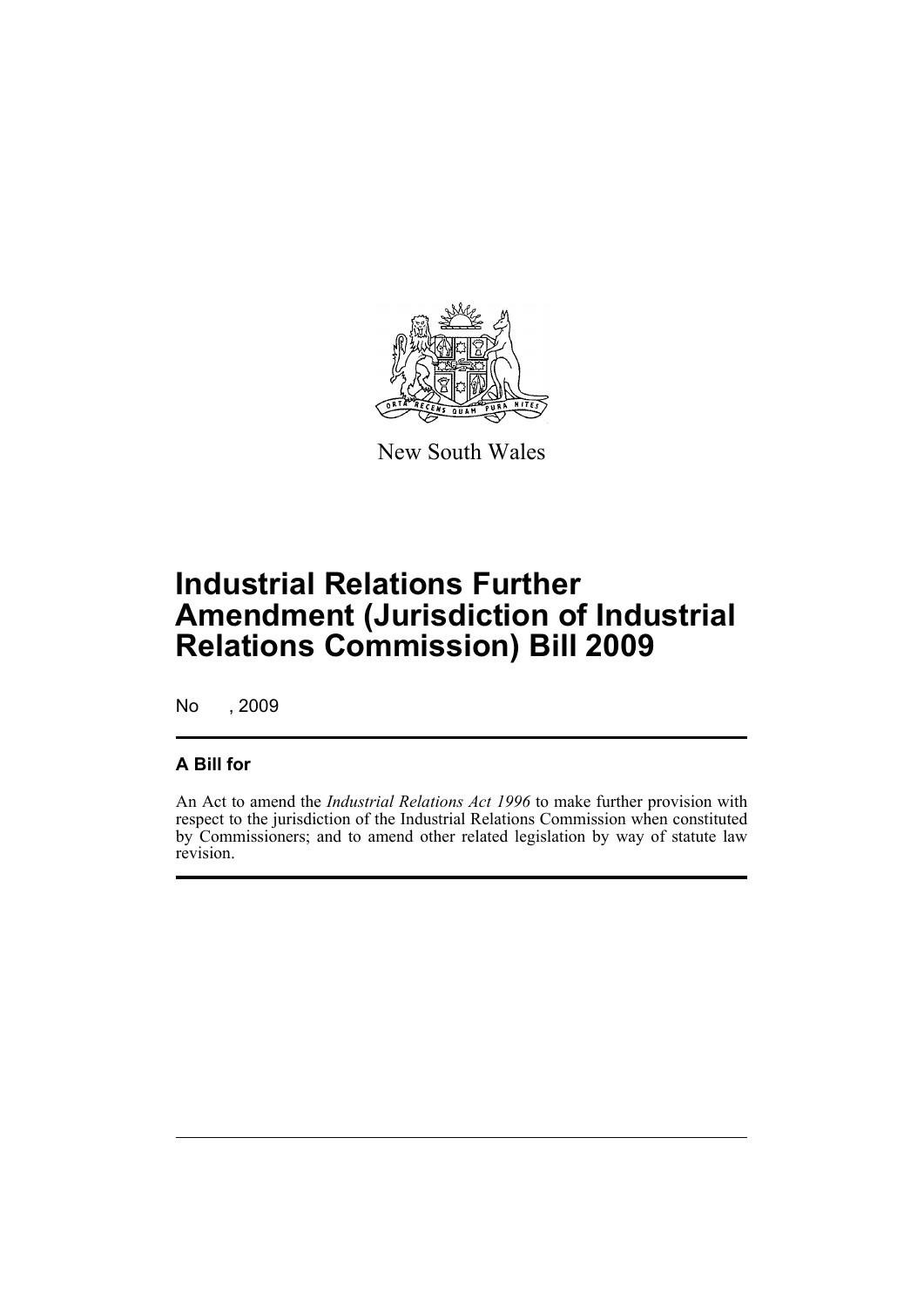Industrial Relations Further Amendment (Jurisdiction of Industrial Relations Clause 1 Commission) Bill 2009

<span id="page-5-1"></span><span id="page-5-0"></span>

|     |                                                                                                                                                                                           | 2                                                                         |
|-----|-------------------------------------------------------------------------------------------------------------------------------------------------------------------------------------------|---------------------------------------------------------------------------|
|     | This Act is the Industrial Relations Further Amendment (Jurisdiction of<br>Industrial Relations Commission) Act 2009.                                                                     | 3<br>4                                                                    |
|     |                                                                                                                                                                                           | 5                                                                         |
| (1) | This Act commences on a day to be appointed by proclamation, except<br>as provided by subsection (2).                                                                                     | 6<br>7                                                                    |
| (2) | An amendment made by Schedule 2 to a provision of the Industrial<br>Relations Amendment (Jurisdiction of Industrial Relations<br>Commission) Act 2009 commences immediately before<br>the | 8<br>9<br>10                                                              |
|     |                                                                                                                                                                                           | The Legislature of New South Wales enacts:<br>Name of Act<br>Commencement |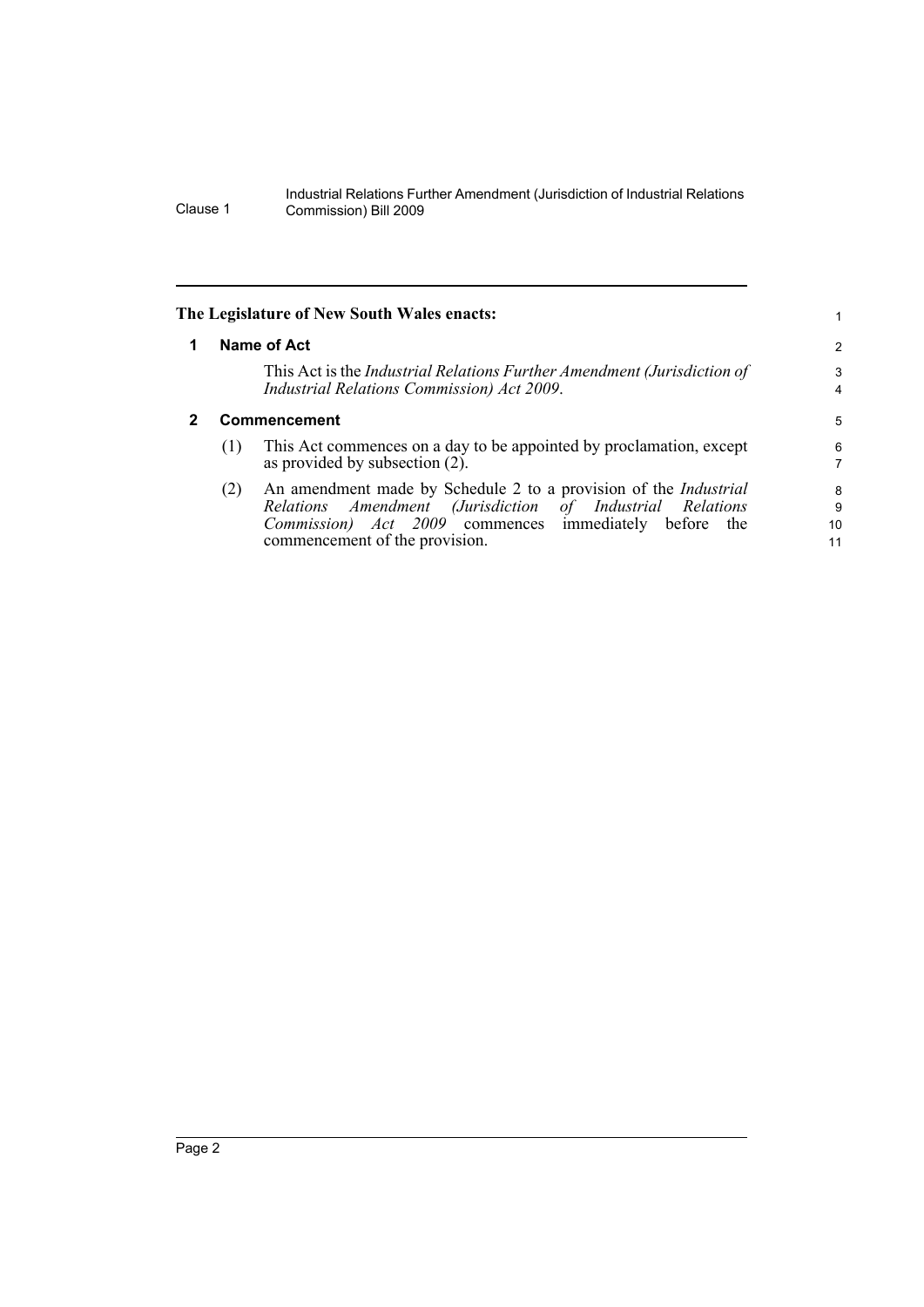Industrial Relations Further Amendment (Jurisdiction of Industrial Relations Commission) Bill 2009

Amendment of Industrial Relations Act 1996 No 17 Schedule 1

<span id="page-6-0"></span>

| <b>Schedule 1</b> |                                | <b>Amendment of Industrial Relations Act</b><br>1996 No 17                 |                                  |
|-------------------|--------------------------------|----------------------------------------------------------------------------|----------------------------------|
| [1]               |                                | Section 153 Jurisdiction of Commission in Court Session                    | 3                                |
|                   |                                | Insert "379 or" after "section" in section 153 (1) (g).                    | $\overline{4}$                   |
| $[2]$             | <b>Section 364 Definitions</b> |                                                                            | 5                                |
|                   | section $364$ (1):             | Insert after paragraph (a) of the definition of <i>industrial court</i> in | $6\phantom{a}$<br>$\overline{7}$ |
|                   |                                | in the case of proceedings under section 379 (Small claims)<br>(al)        | 8                                |
|                   |                                | procedure)—a Commissioner who is an Australian lawyer                      | 9                                |
|                   |                                | (in addition to the Commission in Court Session and the                    | 10                               |
|                   |                                | Local Court referred to in paragraph $(c)$ , or                            | 11                               |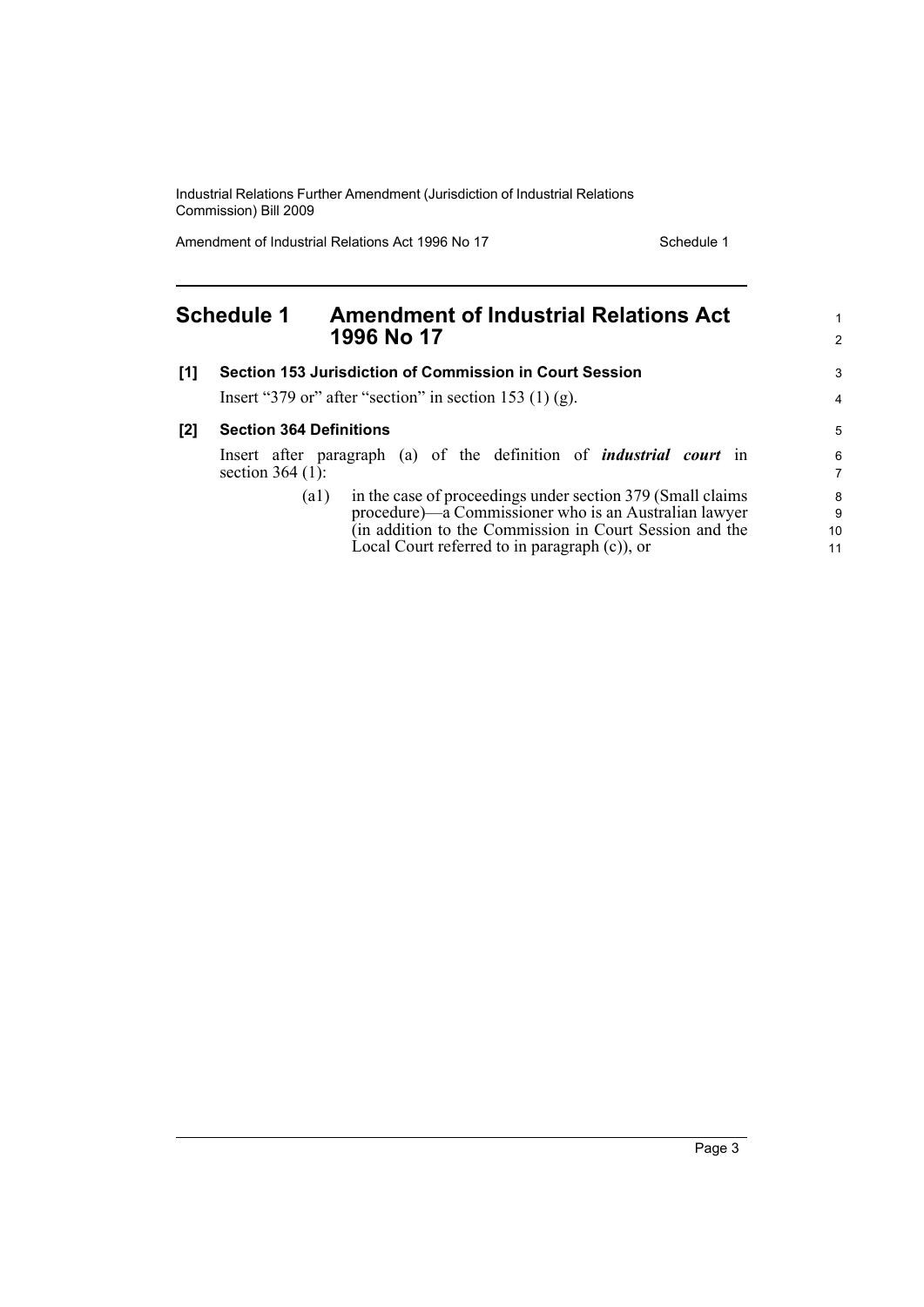Industrial Relations Further Amendment (Jurisdiction of Industrial Relations Commission) Bill 2009

| Schedule 2 | Amendment of Industrial Relations Amendment (Jurisdiction of Industrial |
|------------|-------------------------------------------------------------------------|
|            | Relations Commission) Act 2009 No 32                                    |

<span id="page-7-0"></span>

|       | <b>Schedule 2</b><br><b>Amendment of Industrial Relations</b><br><b>Amendment (Jurisdiction of Industrial</b><br><b>Relations Commission) Act 2009 No 32</b> |                |
|-------|--------------------------------------------------------------------------------------------------------------------------------------------------------------|----------------|
| [1]   | Schedules 1 and 2 (except Schedule 2.2 [1] and 2.14 [1])                                                                                                     | $\overline{4}$ |
|       | Omit "a Local Court" wherever occurring. Insert instead "the Local Court".                                                                                   | 5              |
| [2]   | Schedule 1 [12]                                                                                                                                              | 6              |
|       | Omit "dealing with those proceedings" from proposed section 371 (4).                                                                                         | $\overline{7}$ |
| $[3]$ | Schedule 1 [14]                                                                                                                                              | 8              |
|       | Omit "court" wherever occurring in proposed section 380 (5A).                                                                                                | 9              |
|       | Insert instead "Court".                                                                                                                                      | 10             |
| [4]   | Schedule 2.2 [1] and 2.14 [1]                                                                                                                                | 11             |
|       | Omit "a Local Court constituted by a Magistrate sitting alone" wherever<br>occurring.                                                                        | 12<br>13       |
|       | Insert instead "the Local Court".                                                                                                                            | 14             |
| [5]   | Schedule 2.7 and 2.11 [3]                                                                                                                                    | 15             |
|       | Insert "a Local Court" before "constituted" wherever occurring.                                                                                              | 16             |
| [6]   | Schedule 2.7 and 2.11 [3]                                                                                                                                    | 17             |
|       | Insert "the Local Court" before "sitting" wherever occurring.                                                                                                | 18             |
| [7]   | Schedule 2.10                                                                                                                                                | 19             |
|       | Omit "a local court". Insert instead "the Local Court".                                                                                                      | 20             |
| [8]   | <b>Schedule 2.14 [4]</b>                                                                                                                                     | 21             |
|       | Omit "constituted by a Magistrate sitting alone".                                                                                                            | 22             |
|       | Insert instead "the Local Court".                                                                                                                            | 23             |